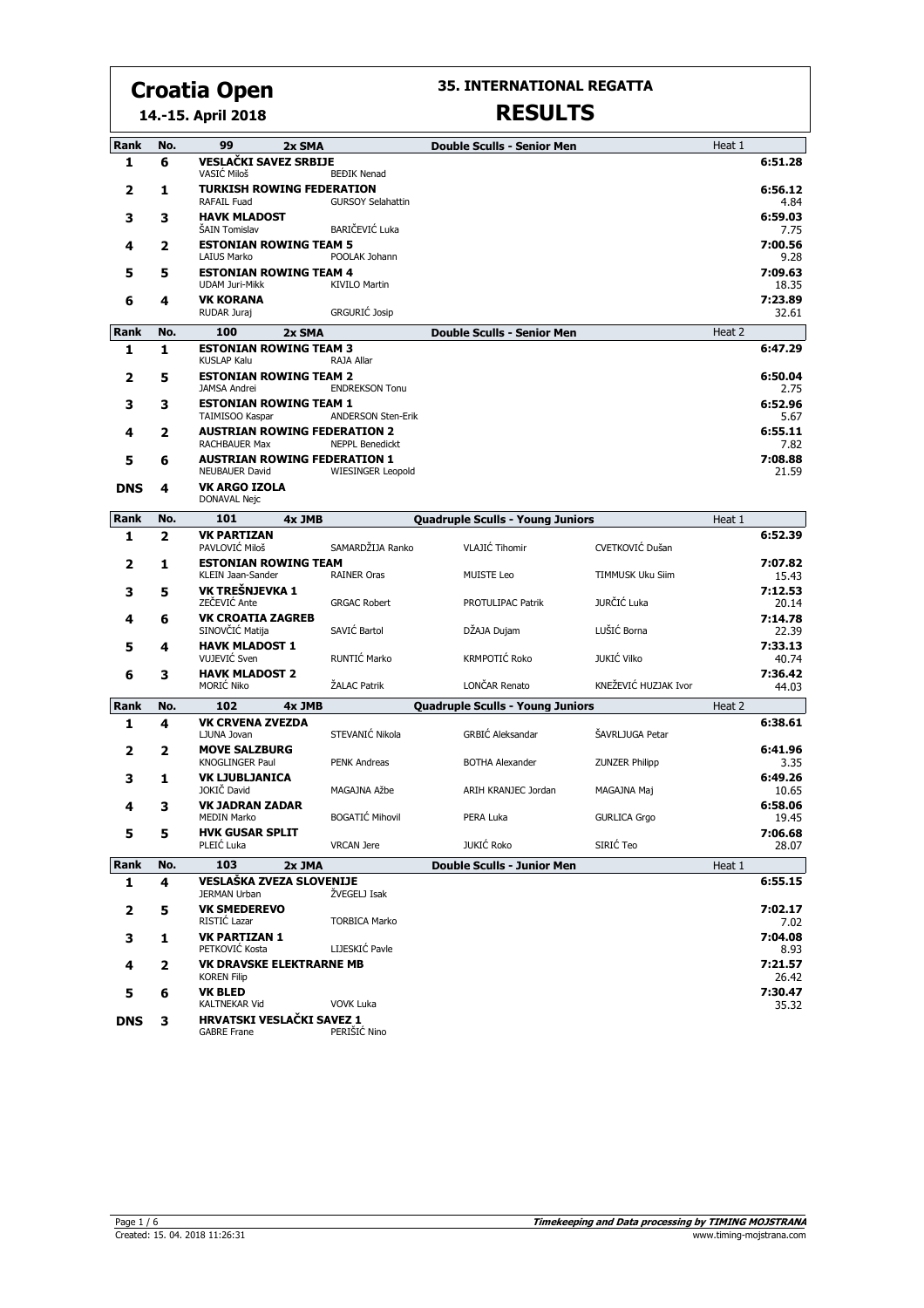#### **14.-15. April 2018 Croatia Open**

**35. INTERNATIONAL REGATTA**

| Rank         | No.      | 104<br>2x JMA                                               |                             | <b>Double Sculls - Junior Men</b>   | Heat 2 |                  |
|--------------|----------|-------------------------------------------------------------|-----------------------------|-------------------------------------|--------|------------------|
| 1            | 5        | <b>HRVATSKI VESLAČKI SAVEZ 2</b><br>ŠARIĆ Ivan              | MUHMUTOVIĆ Goran            |                                     |        | 7:13.80          |
| 2            | 2        | <b>VK JADRAN RIJEKA</b><br>OMEROVIĆ Dominik                 | AMIŽIĆ Gianni               |                                     |        | 7:20.05<br>6.25  |
| 3            | 4        | <b>WRC PIRAT</b><br>TROST Jan                               | <b>ORTNER Fabian</b>        |                                     |        | 7:25.29<br>11.49 |
| 4            | 6        | <b>VK DANUBIUS 1885 2</b>                                   |                             |                                     |        | 7:39.78          |
| 5            | з        | KATIĆ Ivan<br>1. WRC LIA                                    | SARAMANDIĆ Stefan           |                                     |        | 25.98<br>7:50.58 |
|              |          | ROBIBARO Noah<br><b>HVK MORNAR SPLIT 1</b>                  | SVETINA Benjamin            |                                     |        | 36.78            |
| <b>DNS</b>   | 1        | MUHMUTOVIĆ Goran                                            | PERKOVIĆ Marin              |                                     |        |                  |
| Rank         | No.      | 105<br>2x JMA                                               |                             | <b>Double Sculls - Junior Men</b>   | Heat 3 |                  |
| 1            | 3        | <b>VK KRKA - VK DUPIN</b><br>PERIŠIĆ Nino                   | <b>GABRE Frane</b>          |                                     |        | 7:14.15          |
| 2            | 1        | <b>VK DANUBIUS 1885 1</b><br>STEFANOVIĆ Dušan               | RATAJAC Rastko              |                                     |        | 7:18.37<br>4.22  |
| 3            | 6        | <b>HVK MORNAR SPLIT 2</b><br>ANZULOVIĆ MIROŠEVIĆ Niko       | <b>CURIN Gordan</b>         |                                     |        | 7:23.34<br>9.19  |
| 4            | 2        | <b>VK PARTIZAN 2</b><br>LONČAR Nikola                       | ĐURANOVIĆ Marko             |                                     |        | 7:29.46          |
| 5            | 5        | VK OŠJAK                                                    |                             |                                     |        | 15.31<br>7:35.85 |
|              |          | PADOVAN Stipe                                               | <b>BURMAS Antonio</b>       |                                     |        | 21.70            |
| 6            | 4        | <b>VK ZAGREB</b><br>CEPETIĆ Marko                           | <b>BARUN Benedikt Petar</b> |                                     |        | 7:54.70<br>40.55 |
| Rank         | No.      | 106<br>1x JMB                                               |                             | <b>Single Scull - Young Juniors</b> | Heat 1 |                  |
| 1            | 2        | <b>VK DRAVSKE ELEKTRARNE MB 1</b><br>MARINIČ Oskar          |                             |                                     |        | 8:22.22          |
| 2            | з        | <b>RV VOLKERMARKT 1</b><br><b>GFERER Martin</b>             |                             |                                     |        | 8:25.30<br>3.08  |
| 3            | 4        | <b>ESTONIAN ROWING TEAM</b><br><b>RAUBA Arved</b>           |                             |                                     |        | 8:35.97          |
| 4            | 5        | <b>VK KORANA 2</b>                                          |                             |                                     |        | 13.75<br>8:42.95 |
| 5            | 1        | <b>VRABAC Patrik</b><br><b>VK "NEPTUN" DUBROVNIK 1</b>      |                             |                                     |        | 20.73<br>8:42.98 |
|              |          | MUCIĆ Roko                                                  |                             |                                     |        | 20.76            |
| Rank         | No.      | 107<br>1x JMB                                               |                             | <b>Single Scull - Young Juniors</b> | Heat 2 |                  |
| 1            | 1        | <b>VK SMEDEREVO</b><br>JOVANOVIĆ Miroslav                   |                             |                                     |        | 8:14.20          |
| 2            | 4        | <b>HAVK MLADOST 2</b><br><b>JUKIĆ Nino</b>                  |                             |                                     |        | 8:26.28          |
| 3            | з        | HVK "MARINA KAŠTELA" 2                                      |                             |                                     |        | 12.08<br>8:34.46 |
| 4            | 2        | KREŠO Franko<br><b>RAMA 2</b>                               |                             |                                     |        | 20.26<br>8:39.53 |
|              |          | NOVAKOVIĆ Ante                                              |                             |                                     |        | 25.33            |
| 5            | 5        | <b>VK DRAVSKE ELEKTRARNE MB 2</b><br><b>KRAMBERGER Miha</b> |                             |                                     |        | 8:44.58<br>30.38 |
| Rank         | No.      | 108<br>1x JMB                                               |                             | <b>Single Scull - Young Juniors</b> | Heat 3 |                  |
| 1            | 4        | <b>FRIULI VENEZIA GIULIA 2</b><br><b>VERRONE Andrea</b>     |                             |                                     |        | 8:07.50          |
| 2            | 2        | <b>HVK GUSAR SPLIT</b><br>VUKOVIĆ Ivan                      |                             |                                     |        | 8:17.72<br>10.22 |
| 3            | 3        | VK GRAFIČAR<br><b>GRUBER Đorđe</b>                          |                             |                                     |        | 8:33.27<br>25.77 |
| 4            | 1        | <b>VK MEDULIN 2</b><br>KOVAČ Viktor                         |                             |                                     |        | 8:59.42          |
| 5            | 5        | <b>VK "NEPTUN" DUBROVNIK 2</b>                              |                             |                                     |        | 51.92<br>9:12.42 |
|              |          | <b>MEDI Matija</b>                                          |                             |                                     |        | 1:04.92          |
| Rank<br>1    | No.<br>1 | 109<br>1x JMB<br><b>RV VILLACH</b>                          |                             | <b>Single Scull - Young Juniors</b> | Heat 4 | 8:01.08          |
|              |          | <b>GUTSCHI Bernd</b>                                        |                             |                                     |        |                  |
| $\mathbf{2}$ | 3        | <b>RV VOLKERMARKT 2</b><br><b>MLINAR Johannes</b>           |                             |                                     |        | 8:35.53<br>34.45 |
| з            | 5        | <b>HAVK MLADOST 3</b><br>ŽIVKOVIĆ Lovro                     |                             |                                     |        | 8:47.12<br>46.04 |
| 4            | 4        | <b>HAVK MLADOST 4</b><br><b>MILIN Timon</b>                 |                             |                                     |        | 8:49.05<br>47.97 |
| 5            | 2        | <b>VK MEDULIN 1</b><br>LAZARIĆ Antonio                      |                             |                                     |        | 8:50.03<br>48.95 |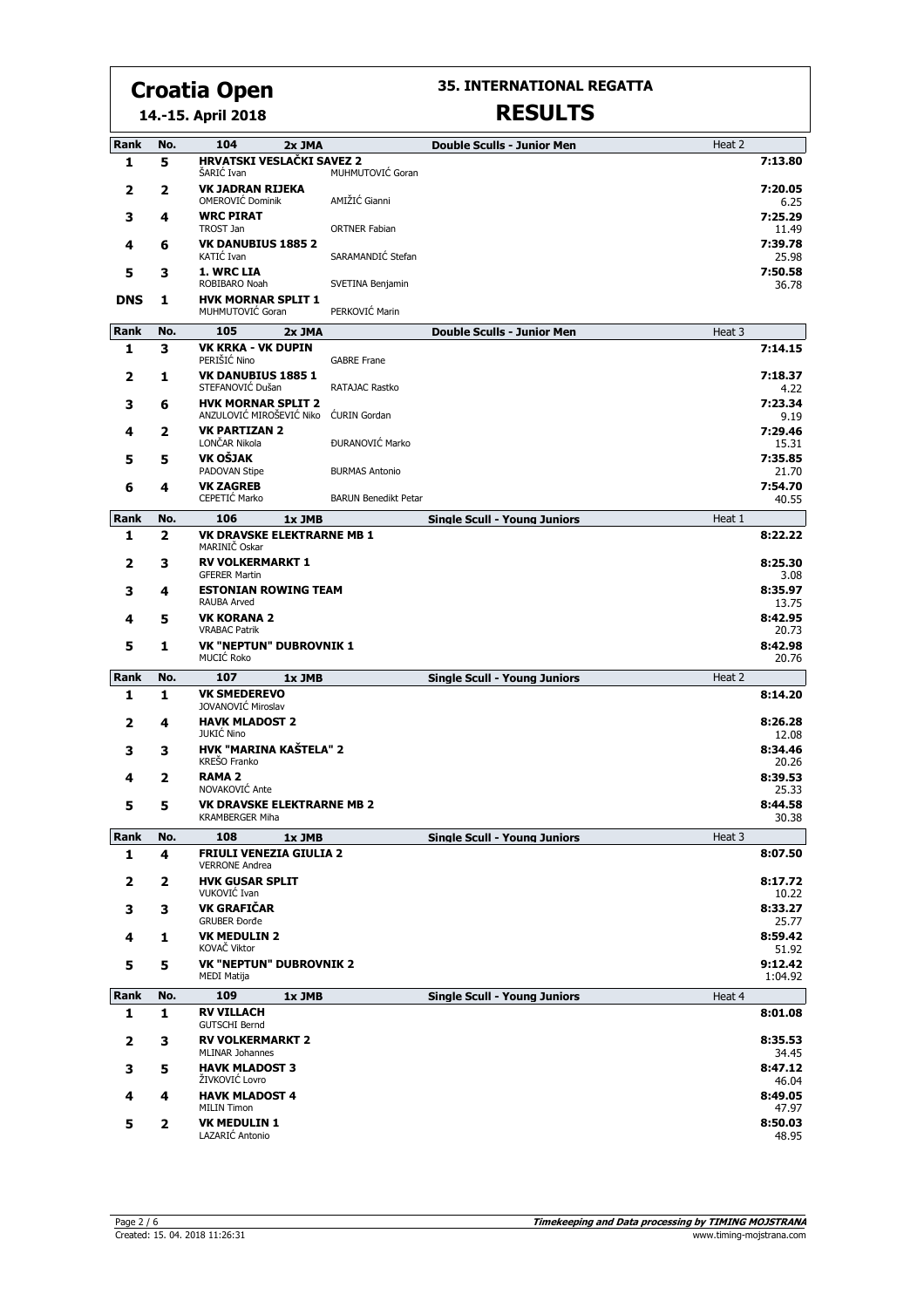**14.-15. April 2018**

#### **35. INTERNATIONAL REGATTA**

| Rank             | No.      | 110<br>1x JMB<br><b>Single Scull - Young Juniors</b>                                  | Heat 5 |                           |
|------------------|----------|---------------------------------------------------------------------------------------|--------|---------------------------|
| 1                | 1        | <b>FRIULI VENEZIA GIULIA 1</b><br>SERAFINO Andrea                                     |        | 8:03.51                   |
| 2                | 5        | <b>VK KORANA 1</b><br>KONJEVODA Mario                                                 |        | 8:22.10<br>18.59          |
| 3                | 2        | <b>RAMA1</b><br><b>BILIĆ Jakov</b>                                                    |        | 8:32.98<br>29.47          |
| 4                | 4        | <b>HVK MORNAR SPLIT</b><br>MILOVAC Gordan                                             |        | 8:33.53<br>30.02          |
| <b>DNS</b>       | з        | <b>HAVK MLADOST 1</b><br>AUGOSTINOV Ivan                                              |        |                           |
| <b>Rank</b>      | No.      | 111<br><b>Single Scull - Young Juniors</b><br>1x JMB                                  | Heat 6 |                           |
| 1                | 2        | HVK "MARINA KAŠTELA" 1<br>GRBEŠA Luka                                                 |        | 8:07.69                   |
| 2                | 1        | <b>VK BLED 1</b><br>POGAČNIK Samo                                                     |        | 8:23.23<br>15.54          |
| 3                | 5        | <b>SABLJACI OGULIN</b><br>POLJANČIĆ Davor                                             |        | 8:34.67<br>26.98          |
| 4                | 3        | <b>VK JARUN</b><br>BOŽIĆ JOKIĆ Josip                                                  |        | 8:44.68                   |
| 5                | 4        | <b>VK BLED 2</b><br>VUJKOVIĆ Timotej                                                  |        | 36.99<br>8:46.02<br>38.33 |
| Rank             | No.      | 112<br><b>Double Sculls - Senior Women</b><br>2x SWA                                  | Heat 1 |                           |
| 1                | 2        | RV VOLKERMARKT - VK TREŠNJEVKA<br>MILOŠEVIĆ Marcela<br>LOBNIG Katharina               |        | 7:45.18                   |
| 2                | 5        | <b>VK ARGO IZOLA</b><br>KOSTANJŠEK Nina<br>MACCHI Ilaria                              |        | 7:50.04<br>4.86           |
| 3                | 4        | SOCIETA GINNASTICA TRIESTINA<br><b>DENICH Eleonora</b><br><b>MOLINARO Federica</b>    |        | 7:50.67<br>5.49           |
| 4                | 3        | <b>HAVK MLADOST</b><br>ŽAJA Katarina Lara<br>BOGDANOVSKI Lucijana                     |        | 8:09.80<br>24.62          |
| Rank             | No.      | 113<br>2x SWA<br><b>Double Sculls - Senior Women</b>                                  | Heat 2 |                           |
| 1                | 5        | <b>AUSTRIAN ROWING FEDERATION 1</b>                                                   |        | 7:32.56                   |
| 2                | 4        | RV STAW - ALBATROS KLAGENFURT                                                         |        | 7:40.00                   |
| 3                | 2        | <b>TIEFENTHALER Lara</b><br>MANOUTSCHEHRI Anja<br><b>AUSTRIAN ROWING FEDERATION 2</b> |        | 7.44<br>7:48.02           |
| 4                | 3        | <b>ESTONIAN ROWING TEAM</b>                                                           |        | 15.46<br>7:53.47          |
|                  |          | <b>MITT Liisu</b><br><b>JAANSON Greta</b>                                             |        | 20.91                     |
| <b>Rank</b><br>1 | No.<br>з | 114<br><b>Single Scull - Young Junior Women</b><br>1x JWB<br><b>VK BLED 1</b>         | Heat 1 | 8:52.08                   |
|                  |          | GRUŠKOVNJAK Pia<br><b>VK ARGO IZOLA</b>                                               |        | 9:07.12                   |
| 2                | 2        | <b>MACCHI Agnese</b>                                                                  |        | 15.04                     |
| 3                | 4        | <b>RAMA</b><br>RADIĆ Ivana                                                            |        | 9:18.97<br>26.89          |
| 4                | 5        | <b>VK ZAGREB 2</b>                                                                    |        | 9:31.23                   |
|                  |          | MIHALJEVIĆ Marta                                                                      |        | 39.15                     |
| 5                | 1        | <b>VK JARUN</b><br>RAZVALIĆ Tamara                                                    |        | 9:46.64<br>54.56          |
| Rank             | No.      | 115<br><b>Single Scull - Young Junior Women</b><br>1x JWB                             | Heat 2 |                           |
| 1                | 5        | <b>VK PARTIZAN</b><br><b>BUGARSKI Maša</b>                                            |        | 8:42.10                   |
| 2                | 2        | <b>VK CRVENA ZVEZDA 1</b><br>LAZIC Iva                                                |        | 8:45.48<br>3.38           |
| з                | 4        | <b>VK CRVENA ZVEZDA 2</b><br>VIZI Minja                                               |        | 9:00.28<br>18.18          |
| 4                | 3        | <b>FRIULI VENEZIA GIULIA 4</b><br><b>VOLPONI Edda</b>                                 |        | 9:03.23<br>21.13          |
| 5                | 1        | <b>FRIULI VENEZIA GIULIA 2</b><br>PINES Nikita June                                   |        | 9:23.41<br>41.31          |
| Rank             | No.      | 116<br><b>Single Scull - Young Junior Women</b><br>1x JWB                             | Heat 3 |                           |
| 1                | 5        | <b>TURKISH ROWING FEDERATION</b><br><b>ALKAN Azra</b>                                 |        | 8:40.13                   |
| 2                | 4        | <b>RV VILLACH</b><br><b>MELINC Larissa</b>                                            |        | 8:45.50<br>5.37           |
| 3                | 2        | <b>FRIULI VENEZIA GIULIA 1</b><br><b>CHERSI Flora</b>                                 |        | 8:52.52<br>12.39          |
| 4                | 3        | <b>HVK VUKOVAR 1</b><br>BATAKOVIĆ Katarina                                            |        | 9:19.33<br>39.20          |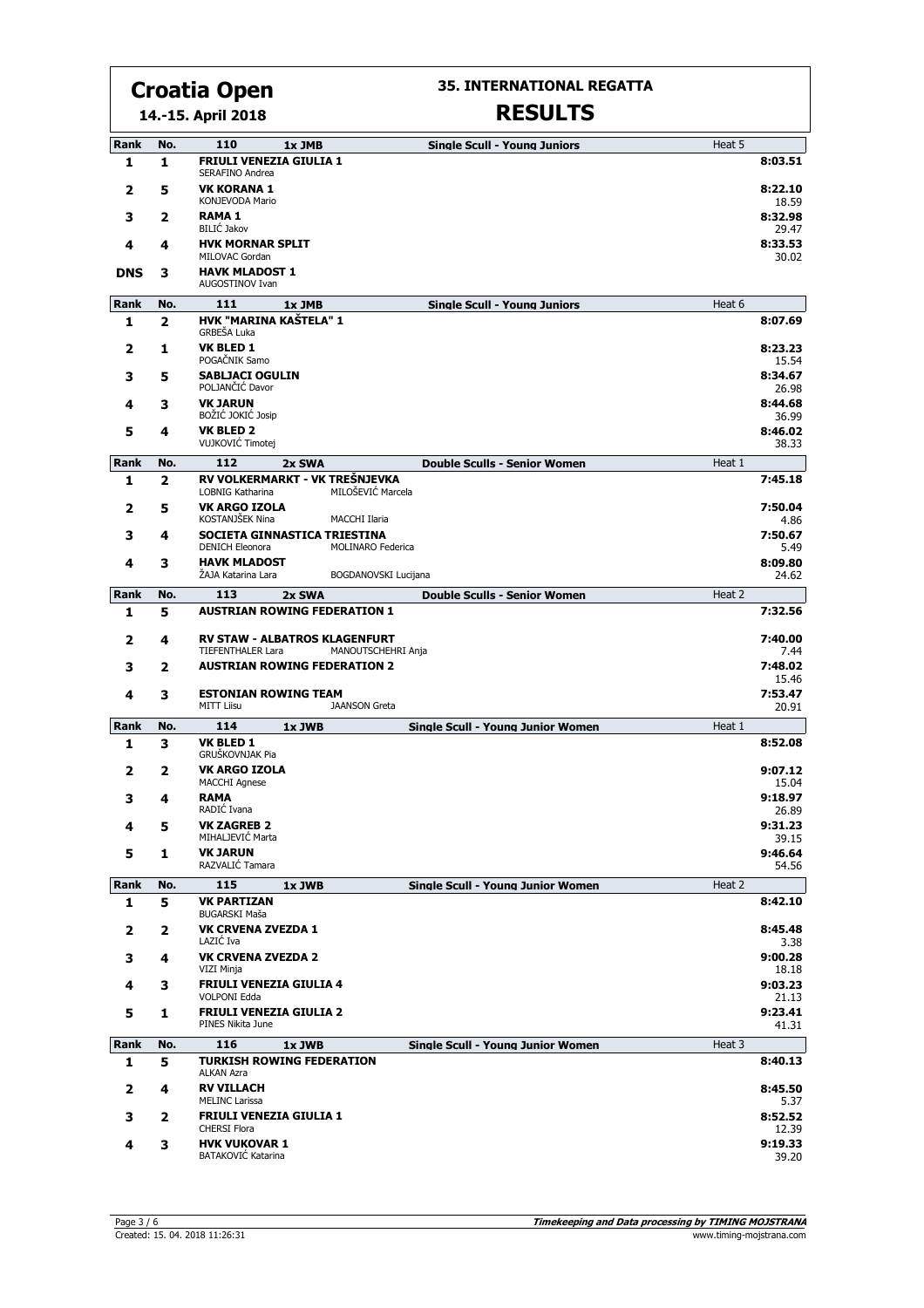**14.-15. April 2018**

#### **35. INTERNATIONAL REGATTA**

| Rank       | No. | 117                                                          | 1x JWB |                       | <b>Single Scull - Young Junior Women</b> |                       | Heat 4 |                  |
|------------|-----|--------------------------------------------------------------|--------|-----------------------|------------------------------------------|-----------------------|--------|------------------|
| 1          | 4   | <b>VK MEDULIN</b><br><b>KAIĆ Martina</b>                     |        |                       |                                          |                       |        | 8:52.04          |
| 2          | 2   | <b>RV VOLKERMARKT 1</b><br>SCHILDBERGER Annika               |        |                       |                                          |                       |        | 9:03.75<br>11.71 |
| 3          | 3   | <b>RV VOLKERMARKT 2</b><br><b>ULRICH Anna</b>                |        |                       |                                          |                       |        | 9:37.87<br>45.83 |
| 4          | 5   | <b>HVK VUKOVAR 2</b><br>VRANČIĆ Agata                        |        |                       |                                          |                       |        | 9:38.20<br>46.16 |
| Rank       | No. | 118                                                          | 1x JWB |                       | <b>Single Scull - Young Junior Women</b> |                       | Heat 5 |                  |
| 1          | 4   | <b>HVK GUSAR SPLIT 2</b><br>PEROVIĆ Jelena                   |        |                       |                                          |                       |        | 8:46.18          |
| 2          | 2   | <b>VK NAUTILUS KOPER 1</b><br>TEPES Neja                     |        |                       |                                          |                       |        | 8:51.89<br>5.71  |
| 3          | з   | <b>FRIULI VENEZIA GIULIA 3</b><br><b>LEONE Sofia</b>         |        |                       |                                          |                       |        | 9:10.24<br>24.06 |
| 4          | 5   | <b>VK BLED 2</b><br>VOVK Jera                                |        |                       |                                          |                       |        | 9:13.47<br>27.29 |
| Rank       | No. | 119                                                          | 1x JWB |                       | <b>Single Scull - Young Junior Women</b> |                       | Heat 6 |                  |
| 1          | 5   | <b>HVK GUSAR SPLIT 1</b><br>MRDULJAŠ Maura                   |        |                       |                                          |                       |        | 8:43.71          |
| 2          | 4   | <b>ESTONIAN ROWING TEAM</b><br><b>DMITRIJEV Helene</b>       |        |                       |                                          |                       |        | 8:47.60<br>3.89  |
| 3          | 3   | VK TREŠNJEVKA 1<br><b>GLOGOLJA Valeria</b>                   |        |                       |                                          |                       |        | 9:21.86<br>38.15 |
| <b>DNF</b> | 2   | <b>VK CROATIA ZAGREB</b><br>SINOVČIĆ Barbara                 |        |                       |                                          |                       |        |                  |
| Rank       | No. | 120                                                          | 4- JMA |                       | <b>Four - Junior Men</b>                 |                       | Heat 1 |                  |
| 1          | 4   | HRVATSKI VESLAČKI SAVEZ<br><b>IPSA Fabio</b>                 |        | <b>BJELIĆ Jakov</b>   | STOJŠIĆ Mateo                            | MARKULINČIĆ Luka      |        | 6:39.99          |
| 2          | 1   | <b>VK JADRAN ZADAR</b><br>BEZINOVIĆ Tonči                    |        | GRANCARIĆ Ivan        | <b>CIMERA Dominik</b>                    | VUJEVIĆ Stipe         |        | 6:52.68<br>12.69 |
| з          | 6   | <b>VK MEDULIN</b>                                            |        |                       |                                          |                       |        | 6:58.32          |
| 4          | 3   | <b>GRGOROVIC Ivan</b><br>VK TREŠNJEVKA                       |        | UŠIĆ Teo              | GRUBEŠA Luka                             | <b>BURŠIĆ Mario</b>   |        | 18.33<br>7:08.87 |
| 5          | 2   | <b>KORDIĆ Noah</b><br><b>HAVK MLADOST</b>                    |        | PULJEVIĆ Leon         | RUKAVINA Robert                          | LAPARIĆ Karlo         |        | 28.88<br>7:09.56 |
|            |     | <b>IVIČEK Mateo</b>                                          |        | <b>MARCICH Vito</b>   | SRKOČ Sven                               | <b>PANEVA Mate</b>    |        | 29.57            |
| <b>DNS</b> | 5   | <b>HVK GUSAR SPLIT 2</b><br><b>TONKOVIĆ Josip</b>            |        | <b>KUKO Mate</b>      | MARIĆ Karlo                              | <b>BERIŠIĆ Stipe</b>  |        |                  |
| Rank       | No. | 121                                                          | 4- JMA |                       | <b>Four - Junior Men</b>                 |                       | Heat 2 |                  |
| 1          | 1   | VESLAŠKA ZVEZA SLOVENIJE 1<br><b>GRACE Jernej</b>            |        | POLŠE Filip           | BAŠL Jaša                                | ČAS Jure              |        | 6:36.79          |
| 2          | 3   | VK CRVENA ZVEZDA - VK GALEB<br>PRODANOVIĆ Marko              |        | SAVIC Slavko          | DIMITRIJEVIĆ Boris                       | STANKOVIĆ Todor       |        | 6:39.03<br>2.24  |
| з          | 6   | <b>CARINTHIAN ROWING FEDERATION</b><br><b>SAUERBIER Luca</b> |        | <b>RIEDEL Martin</b>  | KARLOVSKY Michal                         | <b>BARTA Philip</b>   |        | 6:40.02<br>3.23  |
|            |     | <b>HVK GUSAR SPLIT 1</b><br><b>BARTULOVIC Dominik</b>        |        | MAJIĆ Bruno           | GRUBIŠA Antonio                          | FABJANAC Fabjan       |        | 6:41.87<br>5.08  |
| 5          | 2   | WIKING-ISTER-OTTENSHEIM-GMUDEN<br>ORTNER Jonathan            |        | <b>HANNER Florian</b> | <b>LINDER Oscar</b>                      | <b>WNDLER Florian</b> |        | 6:43.67<br>6.88  |
| <b>DNS</b> | 5   | VESLAŠKA ZVEZA SLOVENIJE 2<br>KRAVČUK Semen*                 |        | STARIČ Martin*        | BRAJNIK Žiga*                            | TRATNIK Aleksej*      |        |                  |
| Rank       | No. | 122                                                          | 2x JWA |                       | <b>Double Sculls - Junior Women</b>      |                       | Heat 1 |                  |
| 1          | 4   | <b>TURKISH ROWING FEDERATION 1</b>                           |        |                       |                                          |                       |        | 7:50.58          |
| 2          | 2   | <b>HEPSAG Petek</b><br><b>ESTONIAN ROWING TEAM 2</b>         |        | <b>SURER Didem</b>    |                                          |                       |        | 7:54.27          |
| 3          | 1   | <b>LAANE Liisa-Marie</b><br>VK CRVENA ZVEZDA - VK PARTIZAN   |        | <b>BUDANOVA Irena</b> |                                          |                       |        | 3.69<br>7:56.60  |
| 4          | 5   | BEZBRADICA Maša<br><b>VK DANUBIUS 1885</b>                   |        | NIŠEVIĆ Anđela        |                                          |                       |        | 6.02<br>7:57.42  |
| 5          | 6   | ILIĆ Nataša<br><b>VK CROATIA ZAGREB</b>                      |        | TARABIĆ Jana          |                                          |                       |        | 6.84<br>8:09.37  |
| <b>DNS</b> | 7   | ĆALUŠIĆ LJUBIČIĆ Barbara<br>"CHERPOKOV" ROWING CLUB 2        |        | VUČINA Katarina       |                                          |                       |        | 18.79            |
| <b>DNS</b> | 3   | <b>HRISTOVA Katrin</b><br>"CHERPOKOV" ROWING CLUB 1          |        | <b>BONEVA Linda</b>   |                                          |                       |        |                  |
|            |     | KARAIVANOVA Antoaneta                                        |        | YANKIEVA Vanina       |                                          |                       |        |                  |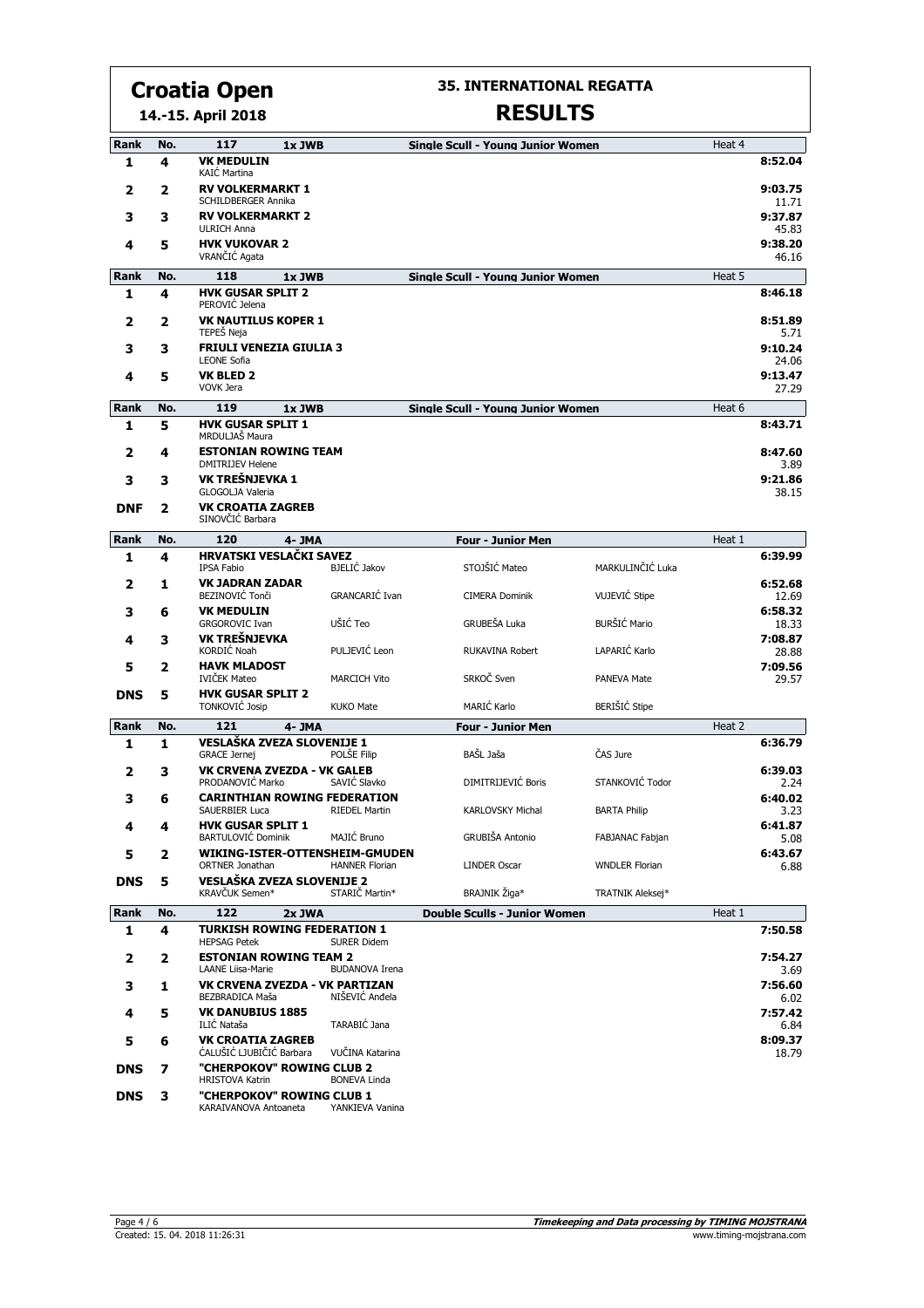**14.-15. April 2018**

#### **35. INTERNATIONAL REGATTA**

| Rank         | No.          | 123<br>2x JWA                                                               | <b>Double Sculls - Junior Women</b> | Heat 2            |
|--------------|--------------|-----------------------------------------------------------------------------|-------------------------------------|-------------------|
| 1            | 3            | <b>ESTONIAN ROWING TEAM 1</b>                                               |                                     | 8:00.75           |
| 2            | 4            | <b>ALTTOA Grete</b><br><b>ARON Anabel</b><br><b>VK JARUN - HAVK MLADOST</b> |                                     | 8:04.64           |
| 3            | 5            | KOSTELIĆ Marta<br>TALJIĆ Iva<br><b>RV STAW</b>                              |                                     | 3.89<br>8:06.61   |
| 4            | 6            | HOVER Johanna<br><b>FLANDORFER Laura</b><br><b>VK NAUTILUS KOPER 2</b>      |                                     | 5.86<br>8:23.91   |
|              |              |                                                                             |                                     | 23.16             |
| 5            | 2            | <b>VK DUPIN</b><br>JELOVČIĆ Kristina<br>JELOVČIĆ Marijeta                   |                                     | 8:37.57<br>36.82  |
| <b>DNS</b>   | 1            | <b>VK NAUTILUS KOPER 1</b><br>TEPEŠ Neja<br><b>ZONTA Noemi</b>              |                                     |                   |
| Rank         | No.          | 124<br>1x SMA                                                               | <b>Single Scull - Senior Men</b>    | Heat 1            |
| 1            | 5            | <b>HVK VUKOVAR</b>                                                          |                                     | 7:35.00           |
| 2            | 1            | <b>BRANDT Mato</b><br><b>RV WIKING LINZ 1</b><br><b>LEMP Markus</b>         |                                     | 7:39.29           |
| з            | 4            | <b>ESTONIAN ROWING TEAM 5</b>                                               |                                     | 4.29<br>7:51.80   |
|              |              | <b>NOPS Andres</b><br><b>HAVK MLADOST 2</b>                                 |                                     | 16.80<br>8:11.29  |
| 4            | 2            | <b>KONJIK Mislav</b>                                                        |                                     | 36.29             |
| <b>DNS</b>   | з            | <b>VESLAČKI SAVEZ SRBIJE 1</b><br>MARJANOVIĆ Marko                          |                                     |                   |
| Rank         | No.          | 125<br>1x SMA                                                               | <b>Single Scull - Senior Men</b>    | Heat 2            |
| 1            | 3            | <b>VK SMEDEREVO</b><br>FILIPOVIĆ Aleksandar                                 |                                     | 7:26.10           |
| 2            | 1            | VK TREŠNJEVKA<br>RADONIĆ Luka                                               |                                     | 7:35.35<br>9.25   |
| з            | 5            | <b>VK GALEB 1</b><br>SIMEUNOVIĆ Andria                                      |                                     | 7:43.42<br>17.32  |
| 4            | 2            | <b>TURKISH ROWING FEDERATION</b><br><b>GUNES Naim Talha</b>                 |                                     | 7:50.86<br>24.76  |
| 5            | 4            | <b>ESTONIAN ROWING TEAM 2</b><br><b>GORLOV Nikita</b>                       |                                     | 8:15.90<br>49.80  |
| Rank         | No.          | 126<br>1x SMA                                                               | <b>Single Scull - Senior Men</b>    | Heat 3            |
| $\mathbf{1}$ | 3            | <b>VESLAČKI SAVEZ SRBIJE 2</b><br>SLAVNIĆ Dušan                             |                                     | 7:15.93           |
| 2            | 4            | <b>VK GRAFIČAR</b><br>PIVAČ Vukašin                                         |                                     | 7:16.69<br>0.76   |
| з            | 5            | <b>VK GALEB 2</b><br><b>FORČEC Dasti</b>                                    |                                     | 7:40.87<br>24.94  |
| 4            | 2            | <b>ESTONIAN ROWING TEAM 1</b><br><b>KUZMIN Oskar</b>                        |                                     | 7:43.40<br>27.47  |
| <b>DNS</b>   | 1            | VK OŠJAK                                                                    |                                     |                   |
| Rank         |              | ŠEPAROVIĆ Antonio                                                           |                                     |                   |
| 1            | No.<br>3     | 127<br>1x SMA<br><b>VK TAMIŠ</b>                                            | <b>Single Scull - Senior Men</b>    | Heat 4<br>7:35.59 |
|              |              | STANOJEVIĆ Miloš                                                            |                                     |                   |
| 2            | 4            | <b>VK DRAVSKE ELEKTRARNE MB</b><br>ČAS Jaka                                 |                                     | 7:43.98<br>8.39   |
| 3            | 5            | <b>RV WIKING LINZ 2</b><br><b>HOFMAYR Johannes</b>                          |                                     | 7:48.17<br>12.58  |
| 4            | 2            | <b>VK IKTUS 2</b><br>STEINER Vedran                                         |                                     | 8:03.73<br>28.14  |
| <b>DNS</b>   | 1            | <b>HAVK MLADOST 1</b><br>VRDOILJAK Hrvoje                                   |                                     |                   |
| Rank         | No.          | 128<br>1x SMA                                                               | <b>Single Scull - Senior Men</b>    | Heat 5            |
| 1            | 4            | <b>VK IKTUS 1</b><br>ŠAIN David                                             |                                     | 7:29.79           |
| 2            | 3            | <b>VK CROATIA ZAGREB</b><br>SAMARDŽIĆ Bernard                               |                                     | 7:31.80<br>2.01   |
| 3            | 1            | <b>HAVK MLADOST 3</b><br>SOLDO Zvonimir                                     |                                     | 7:34.97<br>5.18   |
| 4            | 5            | <b>VK KORANA</b>                                                            |                                     | 8:10.59           |
| 5            | $\mathbf{2}$ | STOJAKOVIĆ Davor<br><b>ESTONIAN ROWING TEAM 3</b>                           |                                     | 40.80<br>8:14.87  |
|              |              | KIVISTIK Handreas Karl                                                      |                                     | 45.08             |